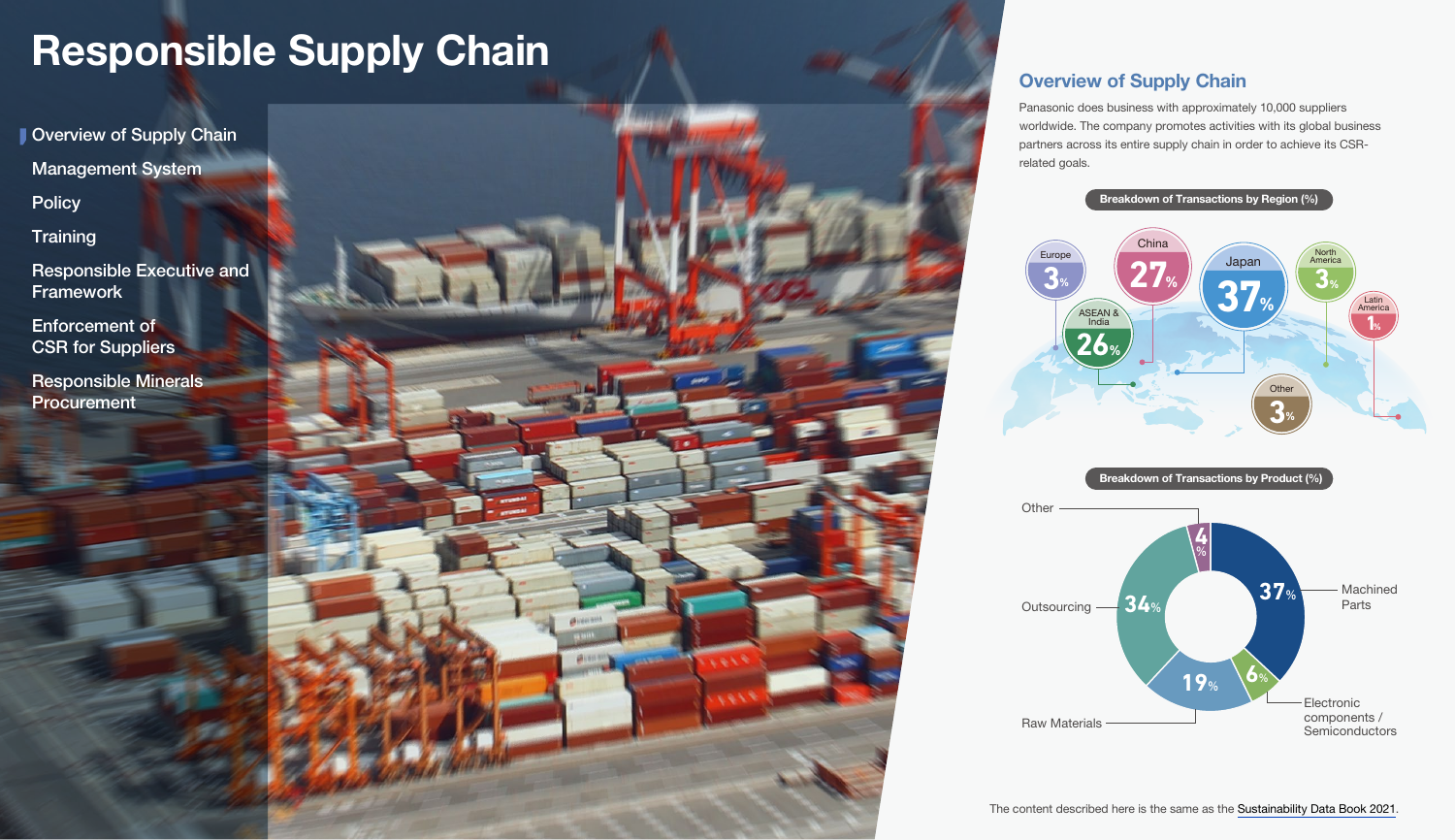<span id="page-1-0"></span>[Overview of Supply Chain](#page-0-0)

**Management System** 

**Policy** 

**[Training](#page-2-0)** 

[Responsible Executive and](#page-2-0)  Framework

Enforcement of [CSR for Suppliers](#page-2-0)

[Responsible Minerals](#page-4-0)  **Procurement** 

### Management System

With a rising global demand for socially responsible procurement—taking into account the environment, human rights, fair labor conditions, and fair trade—we strive to conduct our business with suppliers in a way that not only provides excellent technology and quality, but also fulfills our social responsibility, including towards human rights and responsible employment, occupational health and safety, green procurement, clean procurement, compliance and information security.

Panasonic considers the CSR initiatives in our procurement departments to be vitally important, and we conduct regular management reviews.

In order to increase understanding of CSR procurement and raise awareness of employees involved in procurement activities, we have created internal rules and manuals on CSR procurement, and disseminated the necessary information via handouts, the company's intranet and training sessions.

We ask each of our suppliers to agree to Panasonic Supply Chain CSR Promotion Guidelines, which bring together our management philosophy, CSR procurement policies, and other matters with which we want our suppliers to comply. We also ask them to perform CSR self-assessments before we start doing business with them. Additionally, we enter into a Standard Purchase Agreement with suppliers, which includes CSR-related items such as respect for human rights, safe working environments, and consideration for the environment.

Furthermore, in addition to evaluations related to quality, cost, delivery, and service (QCDS) and to business performance, we conduct regular evaluations of suppliers' CSR initiatives.

With regard to conflict minerals, which are sources of

funding for organizations involved in unethical practices in conflict areas, such as human rights violations, environmental destruction and corruption, we strive to adhere to the Organization for Economic Cooperation and Development's (OECD) Due Diligence Guidance for Responsible Supply Chains of Minerals from Conflict-Affected and High-Risk Areas. Additionally, we participate in the Responsible Minerals Initiative (RMI) and work to respect human rights in the procurement and use of conflict minerals and cobalt.

Through these efforts, we are building sustainable supply chains together with our suppliers.

# **Policy**

### **Procurement Policy**

Panasonic has summarized its core thinking on procurement in a 3-item set of Procurement Policy. The fundamental basis of this policy is the concept that, based on relationships of mutual trust, and through diligent study and cooperation, our suppliers are invaluable partners in creating the value our customers demand.

- Implementation of Global Procurement Activities The Company globally establishes partnerships with suppliers to respond to production activities on a global scale, and works to create the functions and values our customers demand based on relationships of mutual trust and through diligent studies and cooperation.
- Implementation of CSR Procurement Complying with laws and regulations, social norms, and corporate ethics, the Company promotes procurement activities together with suppliers that fulfill their social responsibilities, such as human rights, labor, safety and health, global environmental conservation, information security.

### • Procurement Activities Working Closely with Suppliers

In order to achieve product values expected by customers, the Company serves as the contact point of suppliers with respect to information, such as the market trends of materials and goods, new technologies, new materials, and new processes, and works to ensure and maintain the quality of purchased goods, realize competitive prices, and respond to market changes.

#### ■ Supplier Selection and Evaluation

When selecting new suppliers, Panasonic makes it a condition of doing business that they practice CSR. We conduct checks to verify suppliers' performance regarding human rights, labor, health and safety, environmental protection and information security. Since 2015, Panasonic has required that new suppliers to carry out CSR selfassessments. We conclude Standard Purchase Agreements including CSR requirements and then start trading with suppliers that confirmed meeting our standards.

Panasonic also began asking our existing suppliers to begin doing CSR self-assessments in 2015, and provides guidance for improvement or awareness-raising activities according to the assessment results. Self-assessment results are shared across the Panasonic Group as one of the tools a business division uses for evaluating a supplier with which it has never done business before.

#### ■ Clean Procurement

Because Panasonic believes that "a company is a public entity of society", we engage in fair and equitable transactions with our global suppliers. With a need for "a more stringent sense of moderation and ethics" and to maintain healthy relationships with suppliers, in 2004 we released our Clean Procurement Declaration and have been doing procurement work in accordance with those standards ever since.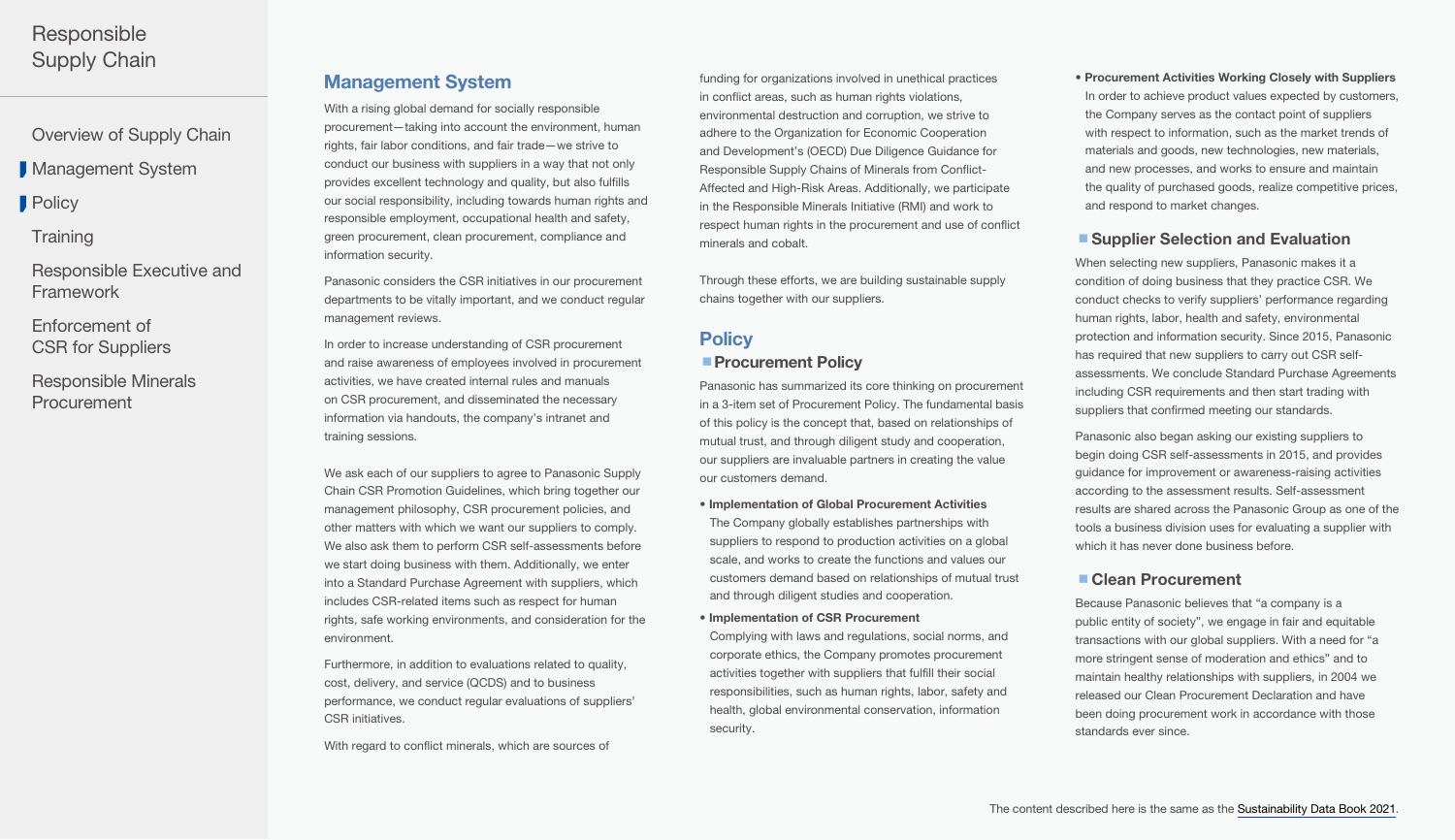<span id="page-2-0"></span>[Overview of Supply Chain](#page-0-0)

[Management System](#page-1-0)

**[Policy](#page-1-0)** 

**Training** 

Responsible Executive and **Framework** 

Enforcement of CSR for Suppliers

[Responsible Minerals](#page-4-0)  **Procurement** 

Throughout the year, we keep all our procurement personnel and departments well informed of clean procurement practices and visit our key suppliers to request their cooperation in implementing these practices.

• Prohibition of receiving money and valuables from suppliers and prohibition of accepting any form of hospitality, entertainment or meals Panasonic established "Rules on Gift and Hospitality for Anti-Bribery / Corruption" in its internal regulations, applied at the global level. These strict rules apply to the acceptance of gifts, meals, entertainment and travel invitations from our business partners, including suppliers.

They stipulate general rules regarding the rationality and balance in light of the purpose, value and frequency of gifts, meals, entertainment and travel invitations, and local customs, and the absence of improper influence on business judgement. More detailed standards and stricter rules are also set for each region.

#### • Establishment of a global hotline

Panasonic aims to promote fair and equitable procurement activities based on our Clean Procurement Declaration.

Our global hotline acts also as a reporting system in the event that any of our procurement personnel or departments have violated any laws or regulations, agreements with suppliers, the Panasonic Code of Conduct, or other procurement rules, or are suspected to be about to do so.

This hotline is also available to suppliers for the purposes above.

**WEB** [Global hotline](https://secure.ethicspoint.eu/domain/media/en/gui/104773/index.html)

<https://secure.ethicspoint.eu/domain/media/en/gui/104773/index.html>

#### **WEB** [Clean Procurement Declaration](https://www.panasonic.com/global/corporate/management/procurement/declaration.html)

[https://www.panasonic.com/global/corporate/management/](https://www.panasonic.com/global/corporate/management/procurement/declaration.html) [procurement/declaration.html](https://www.panasonic.com/global/corporate/management/procurement/declaration.html)

### **Training**

Our procurement departments at Panasonic conduct CSR procurement training to train our procurement staff members who will be able to fulfill our social responsibilities when it comes to procurement by teaching them about the company's basic approach to CSR and create opportunities to gain knowledge about procurement compliance. CSR procurement training within Panasonic's group in Japan has divided its training into two levels. The CSR1 level is made to help trainees gain expertise and solve problems in the workplace, and the CSR2 level is made for trainees to learn the basics of CSR and learn to apply them in the normal work of procurement. Each level concludes with a comprehension exam after the training.

In particular, the CSR2 level certificate listed below is a prerequisite for our internal buyer certification system.

(Training example) CSR2 training curriculum

- Compliance for subcontracting, green procurement, clean procurement, and more
- Panasonic's management philosophy and stance on CSR procurement
- Issues with human rights and labor or health and safety in the supply chains
- Specific efforts made in Panasonic CSR procurement

In addition to all this, we also build in basics on CSR procurement in our training curricula for new procurement personnel who have changed jobs internally or who newly ioined Panasonic.

We also have plenty of necessary information available on the portal site for procurement personnel that includes the Conflict Minerals Manual and the requirements for conducting CSR self-assessments to make it possible for them to always have the latest information at hand as they do their work.

### Responsible Executive and Framework

The executive in charge of procurement is Mototsugu Sato, Executive Vice President (as of August 2021).

The department responsible for responsible procurement activities is Panasonic's Global Procurement Company. Each of our Divisional Companies, as well as their business divisions and other affiliated companies have their own procurement departments.

The Global Procurement Company collaborates with these Divisional Companies' procurement departments to strengthen CSR procurement activities at the Corporatewide level.

Each Divisional Company and business division follows the PDCA cycle by planning and promoting initiatives in line with Corporate-wide rules and manuals related to procurement operations. Issues that arise in this process are addressed and appropriate solutions devised through discussions during Corporate-wide meetings attended by the heads of procurement in each Divisional Company and business division.

### Enforcement of CSR for Suppliers

### ■ Enforcement of the Panasonic Supply Chain CSR Promotion Guidelines

In March 2016, the Panasonic Group issued the Panasonic Supply Chain CSR Promotion Guidelines (Ver. 1.0), a set of CSR requirements we ask suppliers to adhere to. These guidelines were formulated with reference to international standards and standard approaches in industry and in a way that communicates the Panasonic Group's basic approach to CSR procurement while into account CSR requirements from NGOs and customers. This same document was later updated and amended to reflect the changes to CSR requirements placed on companies and released in July 2018 as Panasonic Supply Chain CSR Promotion Guidelines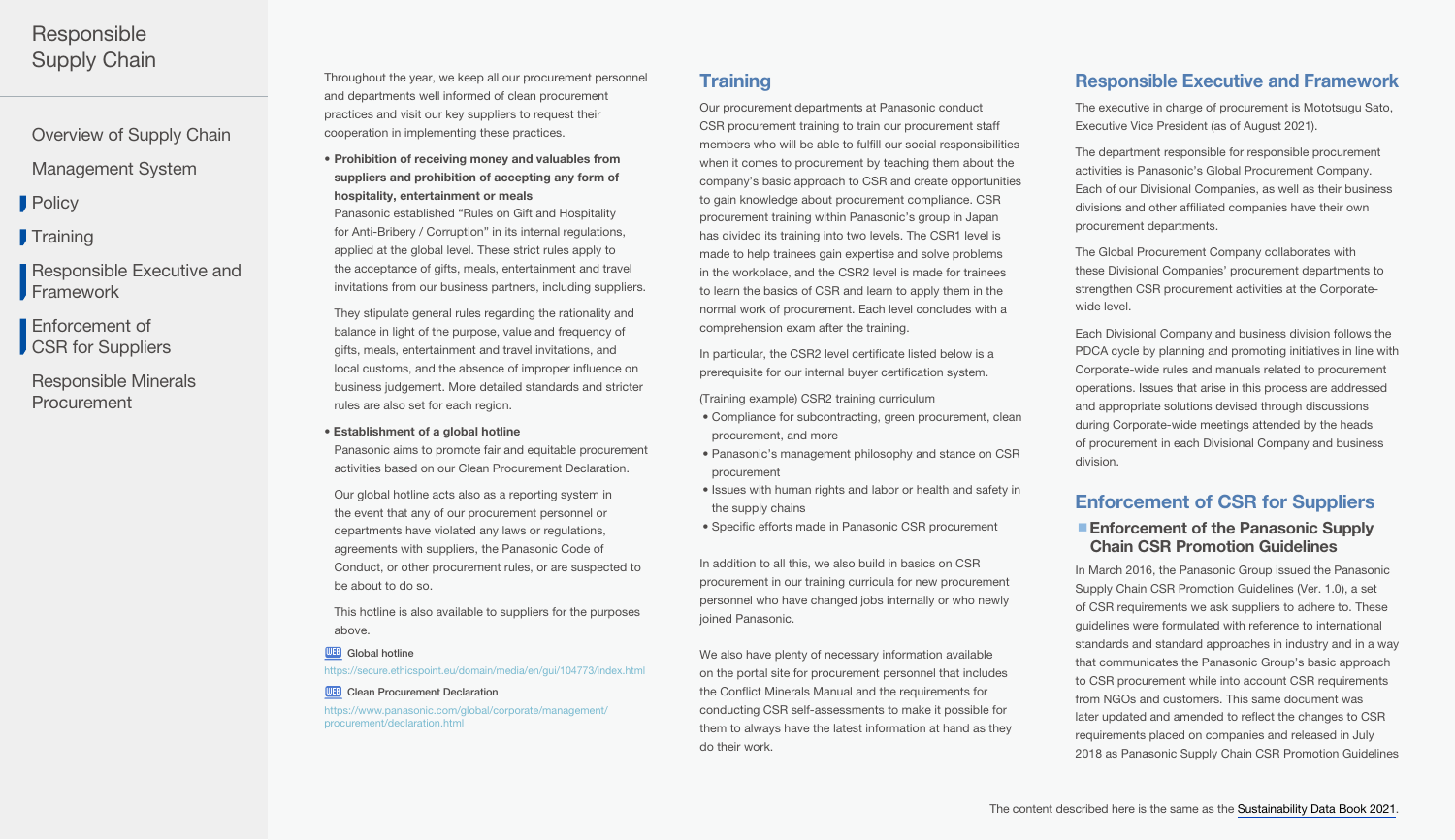- [Overview of Supply Chain](#page-0-0)
- [Management System](#page-1-0)
- **[Policy](#page-1-0)**
- **[Training](#page-2-0)**
- [Responsible Executive and](#page-2-0)  Framework
- Enforcement of [CSR for Suppliers](#page-2-0)
- [Responsible Minerals](#page-4-0)  **Procurement**

(Ver. 2.0), hereinafter called the "Procurement Guidelines."

The Procurement Guidelines establish the following provisions while meeting legal and regulatory requirements and taking into account international conventions and standards: 1) Labor rights: Prohibition of forced labor or child labor, appropriate working hours, decent wages, humane treatment, elimination of discrimination, freedom of

- 2) Occupational health and safety: Training to ensure workplace safety and emergency preparedness , safety measures for machinery and equipment, and occupational health and safety rules for facilities
- 3) Environment: Compliance with the latest edition of Panasonic's Green Procurement Standards
- 4) Ethics: Prohibition of corruption and bribery, and promotion of fair business and responsible mineral procurement
- 5) Information security: Prevention of information leaks and protection against computer and network threats
- 6) Product quality and safety: Creation of a product quality management system, provision of accurate product and service data, and maintenance of product safety
- 7) Contributions to society: Contributions to society and local communities
- 8) Management systems

association

These Procurement Guidelines are prepared in Japanese, English, and Chinese and we both keep them on our home page and endeavor to distribute to our suppliers and notify them of any revisions. We also call supplier meetings to share these guidelines whenever necessary and continue to do everything we can to make sure CSR is accounted for throughout our entire supply chain.

For further details, please visit our "For Suppliers" page regarding procurement activities.

WEB [https://www.panasonic.com/global/corporate/management/](https://www.panasonic.com/global/corporate/management/procurement/for-suppliers.html) [procurement/for-suppliers.html](https://www.panasonic.com/global/corporate/management/procurement/for-suppliers.html)

### ■ Requests to Suppliers for CSR Self-**Assessments**

Since fiscal 2016, Panasonic has asked suppliers to begin conducting CSR self-assessments (based on our Procurement Guidelines) of the state of their initiatives related to human rights, fair labor, health and safety, the environment, and ethics.

These CSR self-assessments include items that prohibit suppliers from using child labor, forced labor, and the like. Panasonic requires our suppliers to follow their country's laws regarding hiring workers and that no one is made to work against their will.

We place priority on self-assessments in regions with higher CRS risk. In fiscal 2017, some 5,000 suppliers mainly in China, India, and Southeast Asia conducted these assessments. In fiscal 2018, some 2,000 of our suppliers in Japan conducted these assessments. In fiscal 2019, roughly 3,000 assessments were conducted, including new suppliers. In fiscal 2020 more new suppliers conducted selfassessments, and over these five years, nearly all Panasonic suppliers have now provided self-assessments. Additionally, we had some 1,500 of our key suppliers in fiscal 2021, including both existing and new suppliers, which Panasonic continues to do business with.

When issues are found in the course of CSR selfassessments, we get to work toward making improvements using a variety of different methods. When necessary, we even go to visit our suppliers' actual facilities for confirmation, hearings, and the like. In fiscal 2018 we visited four suppliers in Thailand and three in China to verify their actual facilities. Issues related to safety and health had been found at suppliers in Thailand, and we had identified problems with both safety and health and the environment at the suppliers in China, so we had asked the suppliers to take corrective action. By fiscal 2020, Panasonic had also

visited 100 suppliers for site audits in China and Malaysia, areas where risks were considered high in terms of human rights, labor, and the environment.

Panasonic considers terminating contract in cases where critical items in these guidelines such as issues with legal violations or prohibitions against child labor and forced labor cannot be remedied, or when issues with any of the other items in the Procurement Guidelines have not shown improvement even with ongoing efforts to correct them. However, because Panasonic works with our suppliers in a spirit of mutual prosperity, the company's basic approach when less urgent issues are found is to provide ongoing guidance aimed at solving those issues.

In fiscal 2021, Panasonic has also deployed a new platform for recording the results of CSR self-assessments for ongoing monitoring, enabling us to share the outcomes of these assessments across the entire group. Thank to this system, in addition to stronger governance across the group, we are now able to leverage assessment results rapidly and efficiently when selecting suppliers in all business areas. This new platform will allow Panasonic to build healthier, more transparent supply chains.

### ■ Cooperation with our Suppliers towards a Harmonious Relationship with the **Environment**

We strive to reduce the burden we place on the environment through cooperation with our suppliers and logistics partners. Please see the Environment section (P.71).

#### **WEB** [Collaboration across the Supply Chain](https://www.panasonic.com/global/corporate/sustainability/eco/supplychain.html) [https://www.panasonic.com/global/corporate/sustainability/eco/](https://www.panasonic.com/global/corporate/sustainability/eco/supplychain.html) [supplychain.html](https://www.panasonic.com/global/corporate/sustainability/eco/supplychain.html)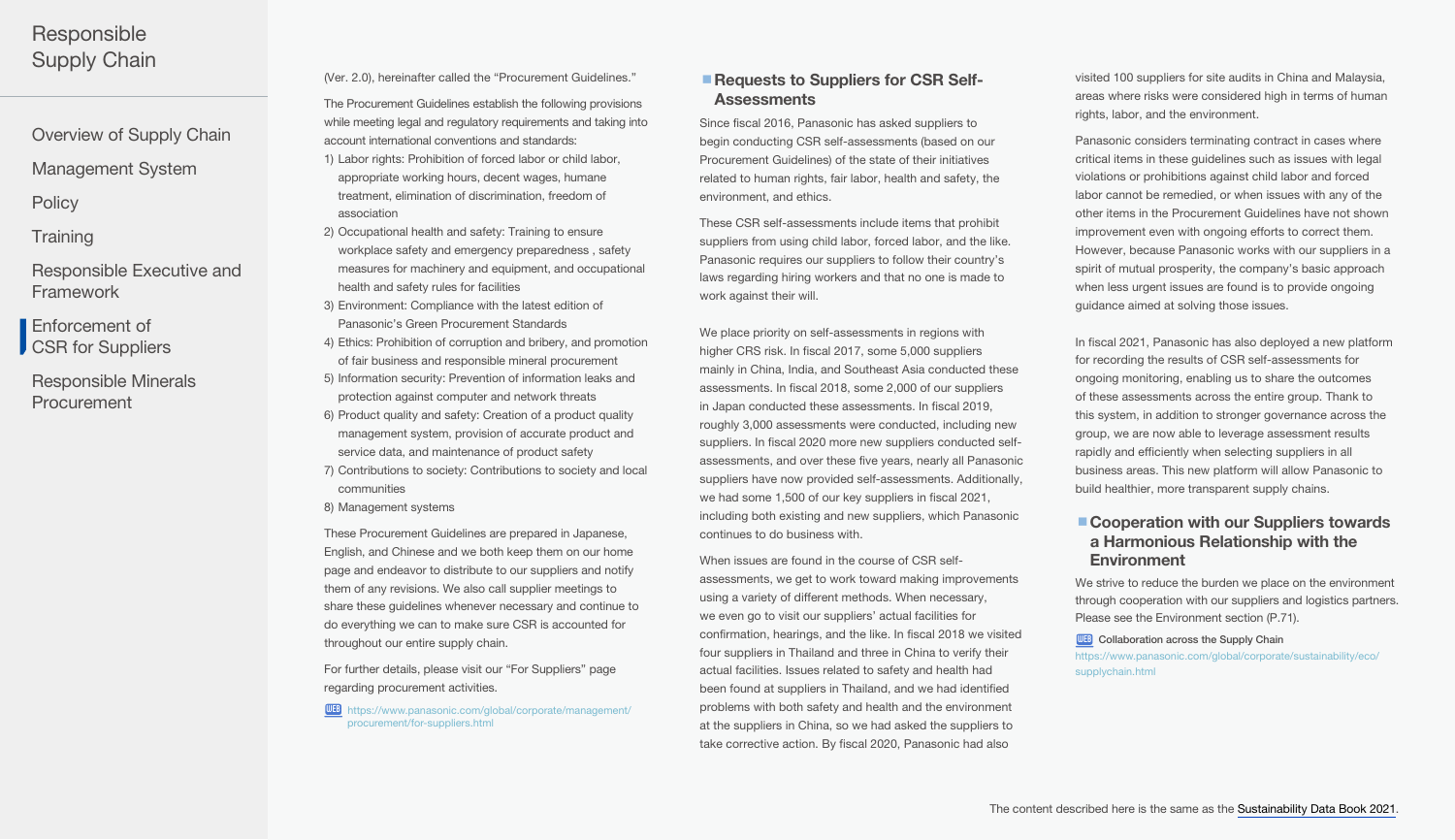<span id="page-4-0"></span>[Overview of Supply Chain](#page-0-0)

[Management System](#page-1-0)

**[Policy](#page-1-0)** 

**[Training](#page-2-0)** 

[Responsible Executive and](#page-2-0)  Framework

Enforcement of [CSR for Suppliers](#page-2-0)

Responsible Minerals **Procurement** 

### Responsible Minerals Procurement

### ■ Panasonic's Basic Stance on Responsible Minerals Procurement

Panasonic recognizes that the procurement of certain minerals (notably tin, tantalum, tungsten, gold and cobalt) carries a risk of funding organizations in states in conflictaffected areas and risks that are involved in human rights abuses such as child labor, harsh working conditions, environmental destruction and corruption in high-risk areas. This is a matter of grave social concern and Panasonic promotes responsible procurement of minerals in its global supply chain in order to fulfill our corporate social responsibility.

Of course, there are companies and individuals in those same areas who conduct their business legally at the same time. Therefore, while we remain mindful of our obligation to avoid using minerals associated with illegal or unethical practices, we strive to ensure that this does not hinder the business activities and livelihoods of legitimate companies and individuals. To this end, it is necessary for us to work in partnership with a wide range of stakeholders including national governments, companies, and NPOs that are working toward creating sound minerals supply chains in the target areas.

Panasonic will keep conducting its activities based on the "Due Diligence Guidance" of the OECD (Organization for Economic Co-operation and Development), and build management processes in line with global standards.

The promotion of responsible minerals procurement requires conducting due diligence throughout the entire supply chain, from upstream mining companies to smelters and refineries and downstream enterprises. As it is not possible for one single company to manage the whole supply chain, Panasonic requires all related suppliers to provide information on smelters/refineries through the supply chain, and aims to

procure from suppliers who don't present any issue.

Going forward, Panasonic will keep contributing to the international efforts towards responsible minerals procurement while actively considering our future role in such global efforts. We also participate in the Responsible Minerals Initiative (RMI) and its Cobalt Workgroup to promote industry-wide efforts.

#### ■ Responsible Minerals Procurement System

With the Executive Vice President in charge of procurement assuming ultimate responsibility, we are working to build a Corporate-wide management system for responsible minerals procurement in collaboration with each Divisional Company.

### ■ Due Diligence Efforts

In order to fulfill our social responsibility, Panasonic promotes responsible minerals procurement throughout its entire supply chain while actively communicating its policies to all suppliers and collaborating with them.

Responsible surveys of conflict minerals require the cooperation of all suppliers and the refineries/smelters with which they work. In order to reduce the burden on suppliers and to enhance the efficiency of such surveys, we use common survey tools and explanatory materials. To this effect, Panasonic uses the Conflict Minerals Reporting Template (CMRT) and the Cobalt Reporting Template (CRT) issued by the Responsible Minerals Initiative (RMI). We also participate as a member of the awareness and public relations team of the Japan Electronics and Information Technology Industries Association's (JEITA) Responsible Minerals Procurement Working Group, and actively use the common manuals and procedures shared between the Japan Automobile Manufacturers Association (JAMA) and the Japan Auto Parts Industries Association (JAPIA).

### ■ Conflict Minerals Surveys

In fiscal 2021, the Panasonic Group as a whole surveyed around 3,270 suppliers on conflict materials and collected responses from 95% of them (as of the end of February 2021). Based on the data collected from the survey forms (CMRTs), we conducted a risk analysis and assessment and requested further investigations from suppliers, according to the risks that we identified.

The Panasonic Group identified a total of 311 smelters and refineries present in the supply chain of minerals used in our products. Among these, 78% have received the the "Conformant/Active Smelter" certification (which is awarded to smelters/refineries that have passed or are currently undergoing an audit by RMI).

At present, we have not confirmed that any of the minerals that survey respondents have identified as being sourced from target countries have, either directly or indirectly, financed any armed forces. However, we will continue to carefully examine and identify information from smelters and refineries.

Furthermore, through our industry activities, we have urged smelters and refineries to participate in the Responsible Minerals Assurance Process (RMAP) and our suppliers continue to perform due diligence processes. In the event that we identify minerals that contribute to fund conflicts or any other issues, we will request our suppliers to take measures including changing their suppliers or eliminating the use of these minerals.

#### ■ Cobalt Surveys

There are concerns about cobalt, which is used in lithiumion batteries and other products, due to human rights issues such as child labor at mining sites.

As part of its efforts to promote responsible minerals procurement, Panasonic pursues initiatives in line with the